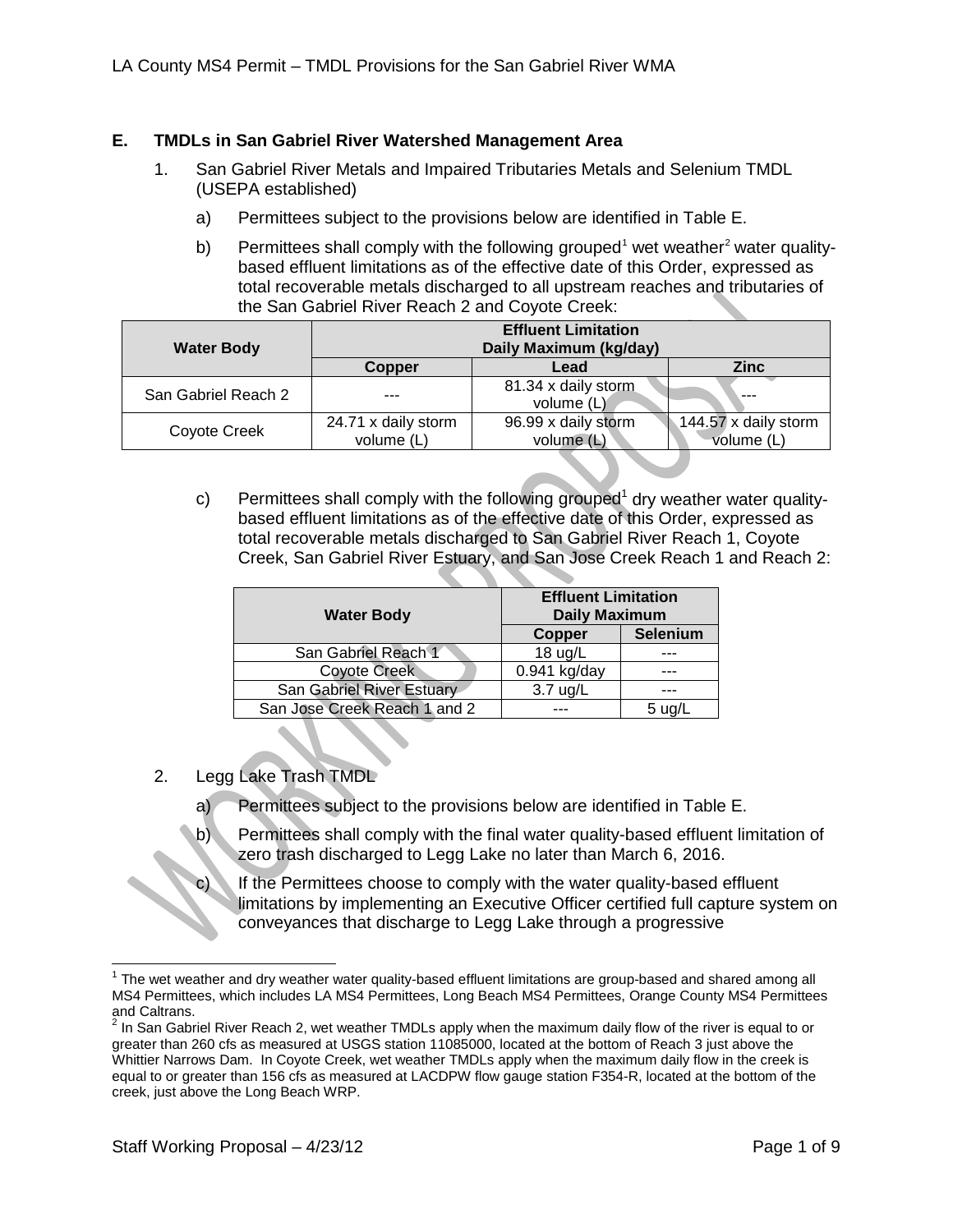implementation schedule of full capture devices, they will be deemed in compliance with the water quality-based effluent limitations.

d) Permittees that choose to comply via a full capture compliance strategy must demonstrate a phased implementation of full capture devices attaining interim effluent limitations over the following 8-year period until the final effluent limitation of zero is attained:

|                 | <b>Effluent Limitation</b>                       |  |
|-----------------|--------------------------------------------------|--|
| <b>Deadline</b> | Drainage Area covered<br>by Full Capture Systems |  |
|                 | $(\%)$                                           |  |
| March 6, 2008   | O                                                |  |
| March 6, 2012   | 20                                               |  |
| March 6, 2013   | 40                                               |  |
| March 6, 2014   | 60                                               |  |
| March 6, 2015   | 80                                               |  |
| March 6, 2016   | 100                                              |  |

Legg Lake Trash Effluent Limitations<sup>[3](#page-0-2)</sup> (gallons of uncompressed trash per year)

| <b>Permittees</b>                                             | <b>Baseline<sup>4</sup></b><br>$(100\%)$ | 3/6/2012<br>(80%) | 3/6/2013<br>(60%) | 3/6/2014<br>(40%) | 3/6/2015<br>(20%) | $3/6/2016^{5}$<br>(0%) |
|---------------------------------------------------------------|------------------------------------------|-------------------|-------------------|-------------------|-------------------|------------------------|
| Los Angeles<br>County                                         | 2400.03                                  | 1920.02           | 1440.02           | 960.01            | 480.01            | 0                      |
| Los Angeles<br><b>County Flood</b><br><b>Control District</b> | 24.05                                    | 19.24             | 14.43             | 9.62              | 4.81              | 0                      |
| City of El Monte                                              | 509.48                                   | 407.58            | 305.69            | 203.79            | 101.90            | 0                      |
| City of South El<br>Monte                                     | 3896.76                                  | 3117.41           | 2338.06           | 1558.70           | 779.35            | 0                      |

 $3$  Water quality-based effluent limitations are expressed as allowable trash discharge relative to baseline Waste Load Allocations specified in Table XX of the Basin Plan.

<span id="page-1-2"></span><span id="page-1-0"></span> $^4$  The Regional Water Board has determined the following baseline water quality-based effluent limitations for the Permittees based on the estimated trash generation rate of 6677 gallons of uncompressed trash per square mile per year.

<span id="page-1-1"></span> $^5$  Permittees shall achieve their final effluent limitation of zero trash discharge for the year and every year thereafter.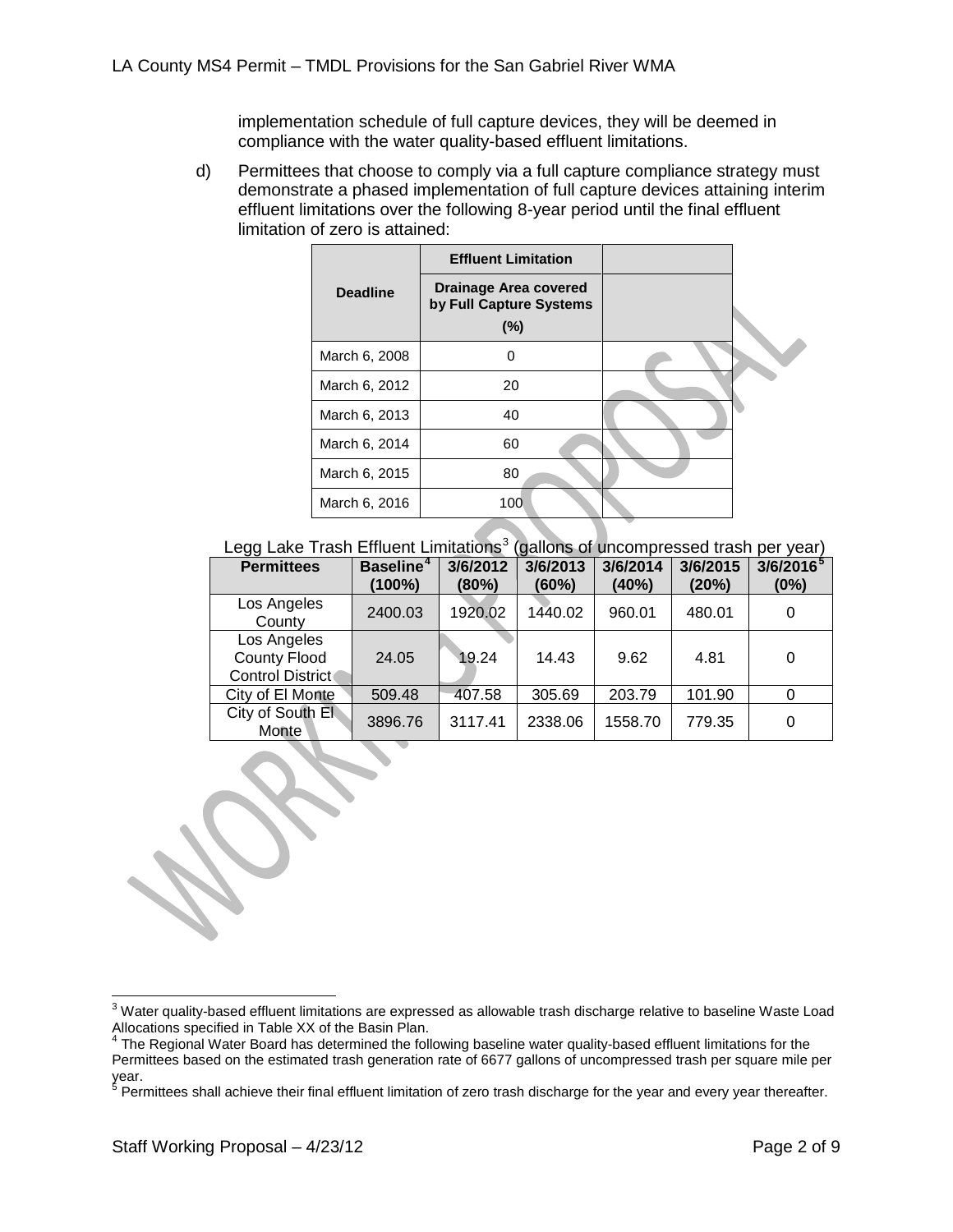- e) Permittees shall comply with the interim and final water quality-based effluent limitations for trash in 2(b) and 2(c) above per the provisions in Part 7.X [*Permit Provisions to Implement Trash TMDLs*].
- f) If a Permittee opts to derive site specific trash generation rates through its Trash Monitoring and Reporting Plan (TMRP), the baseline limitation shall be calculated by multiplying the point source area(s) by the derived trash generation rate(s).
- 3. Los Angeles Area Lakes TMDLs<sup>[6](#page-1-2)</sup> (USEPA in progress)
	- a) Legg Lake System Nutrient TMDL
		- (1) Permittees subject to the provisions below are identified in Table E.
		- (2) Permittees may be deemed in compliance with water quality-based effluent limitations during both wet and dry weather by demonstrating reduction of total nitrogen and total phosphorous on an annual mass basis measured at the storm drain outfall of the Permittee's drainage area. The annual mass-based allocation shall be equal to monthly average concentrations of 0.1 mg/L total phosphorus and 1.0 mg/L total nitrogen based on approved flow conditions. Permittees shall comply with the following annual mass allocation based on current flow conditions as of the effective date of this Order:

| <b>Subwatershed</b> | <b>Permittee</b>             | <b>Flow</b><br>(ac-ft/yr) | <b>Total</b><br><b>Phosphorus</b><br>$(lb-P/yr)^{7,8}$ | <b>Total</b><br><b>Nitrogen</b><br>$(lb-N/yr)^{7,8}$ |
|---------------------|------------------------------|---------------------------|--------------------------------------------------------|------------------------------------------------------|
| Northwestern        | County of<br>Los.<br>Angeles | 33.5                      | 53.6                                                   | 148.7                                                |
| Northwestern        | South El<br>Monte            | 308                       | 526.3                                                  | 1,500.6                                              |
| Northeastern        | El Monte                     | 122                       | 226.6                                                  | 590.3                                                |
| Northeastern        | County of<br>Los<br>Angeles  | 8.18                      | 12.8                                                   | 39.2                                                 |
| Northeastern        | South El<br>Monte            | 287                       | 498.7                                                  | 1,394.8                                              |

(3) The following concentration based water quality-based receiving water limitations apply during both wet and dry weather if:

> The responsible jurisdiction requests that the concentration-based receiving water limits apply and provides to U.S. EPA and the Los Angeles Water Board a Lake Management Plan describing actions that will be implemented and cause the applicable water quality criteria for ammonia, dissolved oxygen, and pH targets to be met.

<span id="page-2-2"></span><span id="page-2-0"></span><sup>&</sup>lt;sup>6</sup> Los Angeles Area Lakes TMDL includes multiple watershed management areas.<br><sup>7</sup> Measured as a summer average (May – September) and annual average.<br><sup>8</sup> Measured at the point of discharge.

<span id="page-2-1"></span>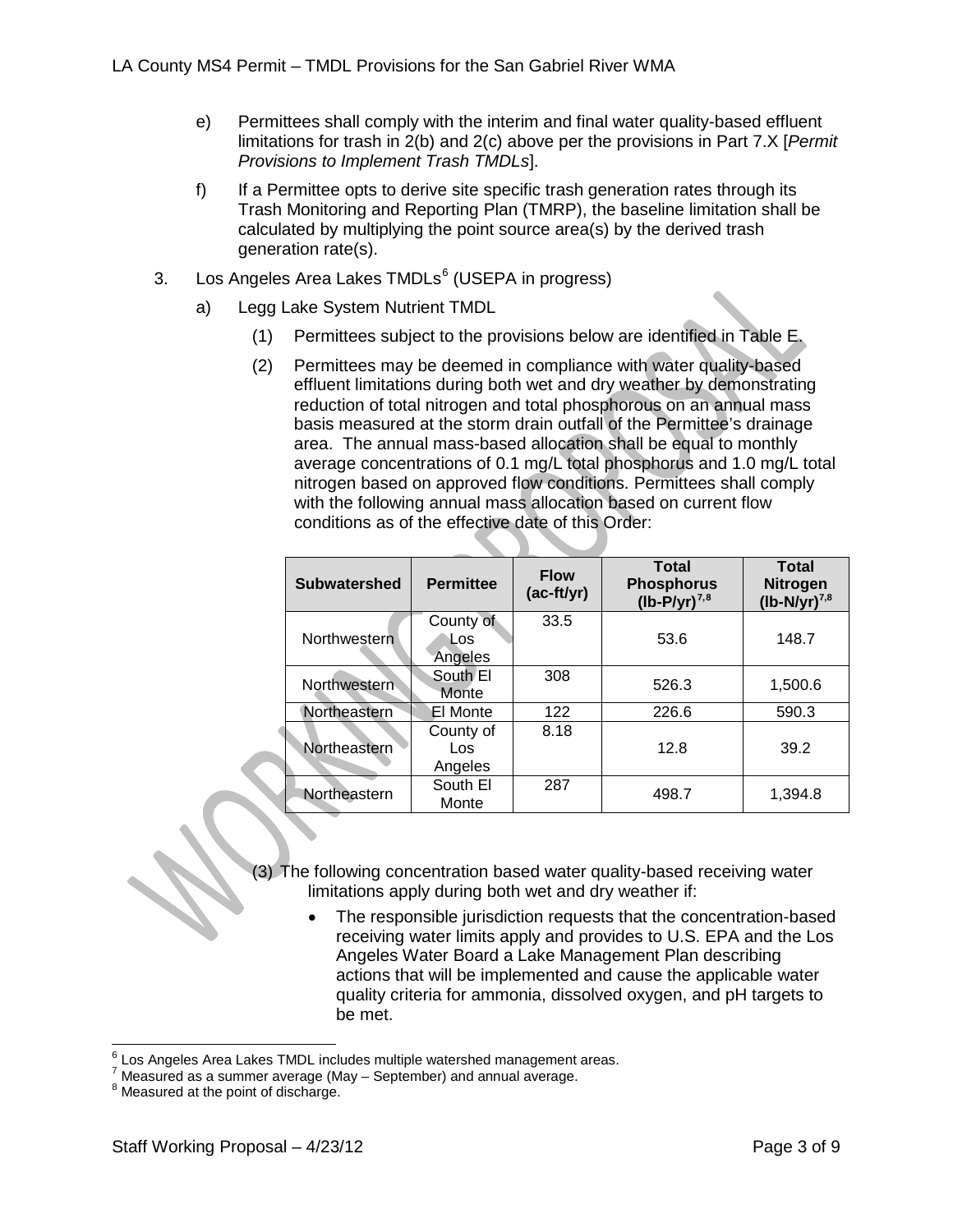- The Los Angeles Water Board Executive Officer approves the request. The concentration-based receiving water limitations are not to be exceeded as a summer average (May-September) and annual average.
- U.S. EPA does not object to the Los Angeles Water Boards decision within sixty days of receiving notice.
- The concentration-based receiving water limits must be met in the lake. However, if the applicable water quality criteria for ammonia, dissolved oxygen, and pH targets are met, then the total phosphorus and total nitrogen limits are considered attained.

| <b>Subwatershed</b> | <b>Permittee</b>         | <b>Total</b><br><b>Phosphorus</b><br><b>Monthly</b><br>Average<br>$(mg-P/L)^{9,10}$ | <b>Total Nitrogen</b><br><b>Monthly</b><br>Average<br>$(mg-N/L)^{9,10}$ |
|---------------------|--------------------------|-------------------------------------------------------------------------------------|-------------------------------------------------------------------------|
| Northwestern        | County of Los<br>Angeles | 0.1                                                                                 | 1.0                                                                     |
| Northwestern        | South El Monte           | 0.1                                                                                 | 1.0                                                                     |
| Northeastern        | El Monte                 | 0.1                                                                                 | 1.0                                                                     |
| Northeastern        | County of Los<br>Angeles | 0.                                                                                  | 1.0                                                                     |
| Northeastern        | South El Monte           | 0.1                                                                                 | 1.0                                                                     |

- b) Puddingstone Reservoir Nutrient TMDL
	- (1) Permittees subject to the provisions below are identified in Table E.
	- (2) Permittees may be deemed in compliance with water quality-based effluent limitations during both wet and dry weather by demonstrating reduction of total nitrogen and total phosphorous on an annual mass basis measured at the storm drain outfall of the Permittee's drainage area. The annual mass-based allocation shall be equal to monthly average concentrations of 0.1 mg/L total phosphorus and 1.0 mg/L total nitrogen based on approved flow conditions. Permittees shall comply with the annual mass allocation based on current flow conditions as of the effective date of this Order:

| <b>Subwatershed</b> | <b>Permittee</b>         | <b>Total</b><br><b>Phosphorus</b><br>$(lb-P/yr)^{10,11}$ | Total Nitrogen<br>(lb-N/yr) <sup>10,11</sup> |
|---------------------|--------------------------|----------------------------------------------------------|----------------------------------------------|
| Northern            | Claremont                | 169                                                      | 745                                          |
| Northern            | County of<br>Los Angeles | 741                                                      | 829                                          |
| Northern            | La Verne                 | 2,772                                                    | 11,766                                       |
| Northern            | Pomona                   | 6.30                                                     | 28.3                                         |
| Northern            | San Dimas                | 31.1                                                     | 137                                          |

<span id="page-3-2"></span><span id="page-3-0"></span><sup>&</sup>lt;sup>9</sup> Measured as an in-lake concentration.<br><sup>10</sup> Measured as a summer average (May – September) and annual average.<br><sup>11</sup> Measured at the point of discharge.

<span id="page-3-1"></span>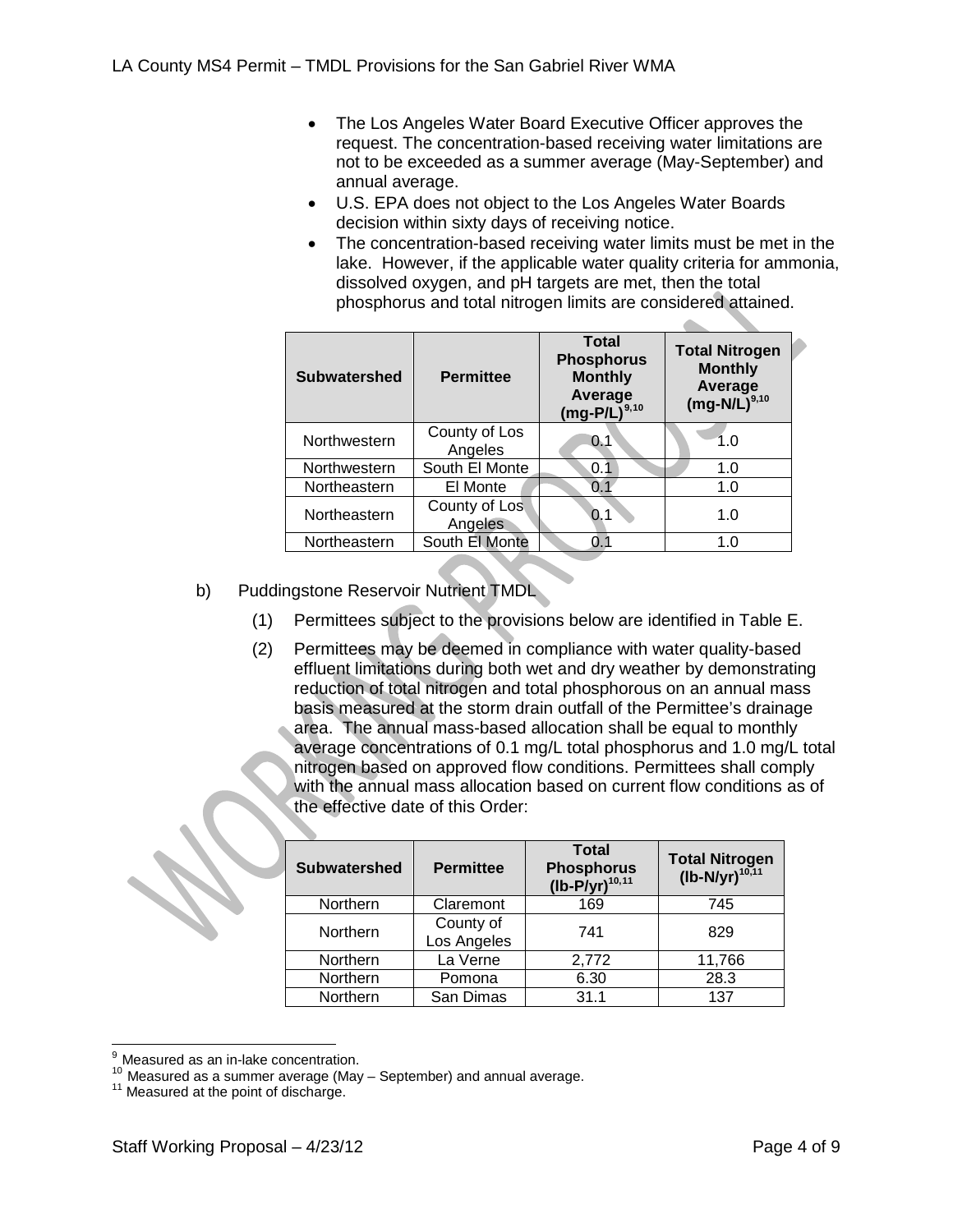- (3) The following concentration based water quality-based receiving water limitations apply during both wet and dry weather if:
	- The responsible jurisdiction requests that the concentration-based receiving water limits apply and provides to U.S. EPA and the Los Angeles Water Board a Lake Management Plan describing actions that will be implemented and cause the applicable water quality criteria for ammonia, dissolved oxygen, and pH targets to be met.
	- The Los Angeles Water Board Executive Officer approves the request. The concentration-based receiving water limitations are not to be exceeded as a summer average (May-September) and annual average.
	- U.S. EPA does not object to the Los Angeles Water Boards decision within sixty days of receiving notice.

| <b>Subwatershed</b> | <b>Permittee</b>         | <b>Total</b><br><b>Phosphorus</b><br><b>Monthly</b><br>Average<br>$(mg-P/L)^{12,13}$ | <b>Total Nitrogen</b><br><b>Monthly</b><br>Average<br>$(mg-N/L)^{12,13}$ |
|---------------------|--------------------------|--------------------------------------------------------------------------------------|--------------------------------------------------------------------------|
| Northern            | Claremont                | 0.1                                                                                  | 1.0                                                                      |
| Northern            | County of Los<br>Angeles | 0.1                                                                                  | 1.0                                                                      |
| Northern            | La Verne                 | 0.1                                                                                  | 1.0                                                                      |
| Northern            | Pomona                   | 0.1                                                                                  | 1.0                                                                      |
| Northern            | San Dimas                | 0 <sub>1</sub>                                                                       | 1.0                                                                      |
|                     |                          |                                                                                      |                                                                          |

• The concentration-based receiving water limits must be met in the lake.

- c) Puddingstone Reservoir Mercury TMDL
	- (1) Permittees subject to the provisions below are identified in Table E.
	- (2) Permittees shall comply with the following water quality-based effluent limitations during both wet and dry weather as of the effective date of this Order:

| <b>Subwatershed</b> | <b>Permittee</b>         | <b>Total</b><br><b>Mercury</b><br>$(g-Hg/yr)^{14,15}$ |
|---------------------|--------------------------|-------------------------------------------------------|
| Northern            | Claremont                | 0.674                                                 |
| Northern            | County of<br>Los Angeles | 2.79                                                  |
| Northern            | La Verne                 | 10.6                                                  |
| Northern            | Pomona                   | 0.026                                                 |
| Northern            | San Dimas                | 0.109                                                 |

<span id="page-4-0"></span><sup>&</sup>lt;sup>12</sup> Measured as an in-lake concentration.<br><sup>13</sup> Measured as a summer average (May – September) and annual average.<br><sup>14</sup> Measured at the point of discharge.<br><sup>15</sup> Applied as an annual average.

<span id="page-4-1"></span>

<span id="page-4-2"></span>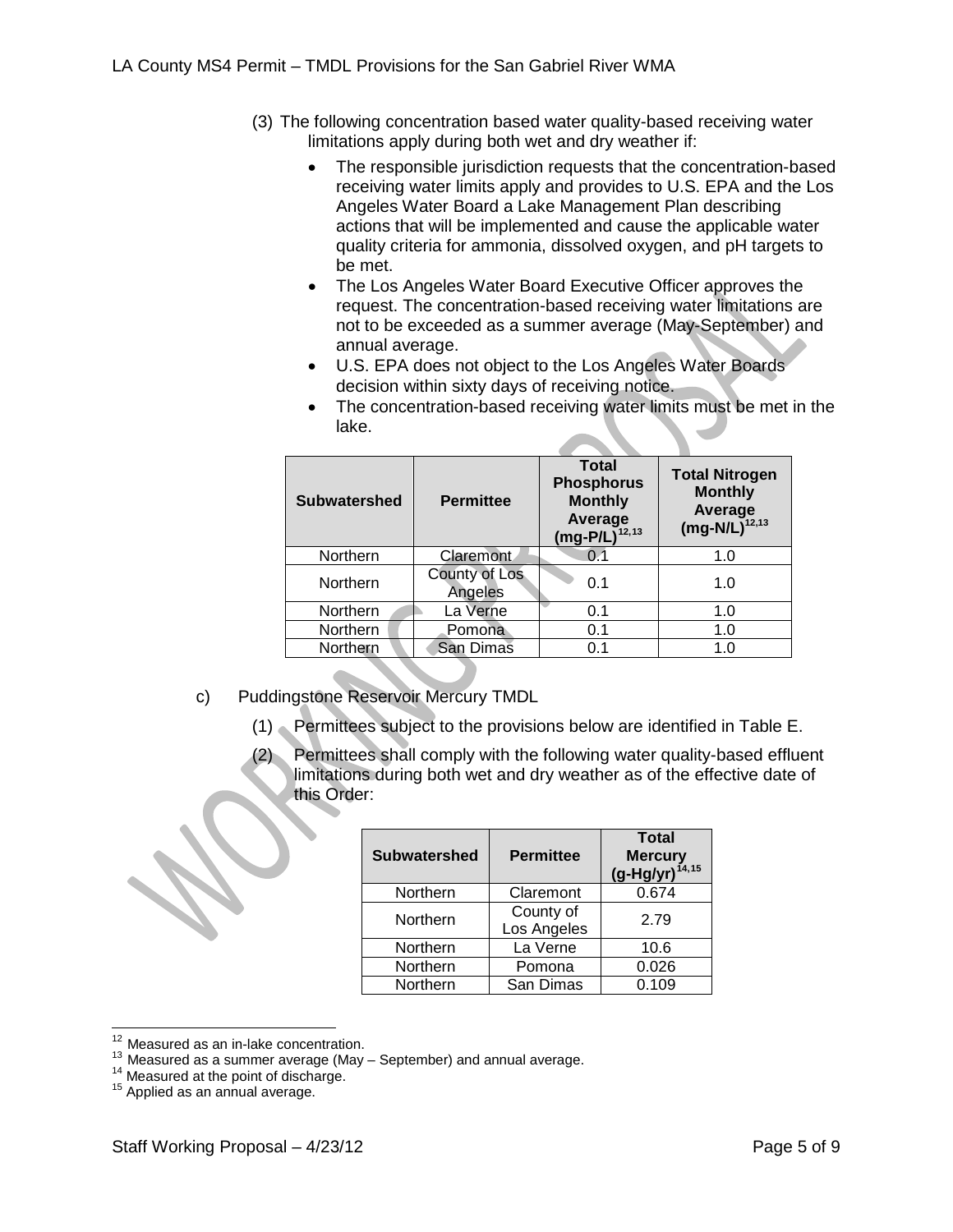- d) Puddingstone Reservoir PCBs TMDL
	- (1) Permittees subject to the provisions below are identified in Table E.
	- (2) Permittees shall comply with the following water quality-based effluent limitations as of the effective date of this Order:

| <b>Subwatershed</b> | <b>Permittee</b>         | <b>Total PCBs associated</b><br>with Suspended<br><b>Sediment</b><br>(ug/kg dry weight) <sup>16,18</sup> | <b>Total PCBs in</b><br>the Water<br>Column<br>$(ng/L)^{16,18}$ |
|---------------------|--------------------------|----------------------------------------------------------------------------------------------------------|-----------------------------------------------------------------|
| Northern            | Claremont                | 0.59                                                                                                     | 0.17                                                            |
| Northern            | County of<br>Los Angeles | 0.59                                                                                                     | 0.1                                                             |
| Northern            | La Verne                 | 0.59                                                                                                     | 0.17                                                            |
| Northern            | Pomona                   | 0.59                                                                                                     | 0.17                                                            |
| Northern            | San Dimas                | 0.59                                                                                                     | 0.17                                                            |

(3) Permittees may comply with the following alternative effluent limitations if the responsible jurisdictions submit to U.S. EPA and the Regional Board material describing that the fish tissue target of 3.6 ppb wet weight has been met for the preceding three or more years. A demonstration that the fish tissue target has been met in any given year must at a minimum include a composite sample of skin of fillets from at least five common carp each measuring at least 350 mm in length and it is approved by the Los Angeles Water Board Executive Officer and U.S. EPA does not object within 60 days of receiving notice:

| <b>Subwatershed</b> | <b>Permittee</b>         | <b>Total PCBs associated</b><br>with Suspended<br><b>Sediment</b><br>(ug/kg dry weight) <sup>16,17</sup> | <b>Total PCBs in</b><br>the Water<br><b>Column</b><br>$(ng/L)^{16,18}$ |
|---------------------|--------------------------|----------------------------------------------------------------------------------------------------------|------------------------------------------------------------------------|
| <b>Northern</b>     | Claremont                | 59.8                                                                                                     | 0.17                                                                   |
| Northern            | County of<br>Los Angeles | 59.8                                                                                                     | 0.17                                                                   |
| Northern            | La Verne                 | 59.8                                                                                                     | 0.17                                                                   |
| Northern            | Pomona                   | 59.8                                                                                                     | 0.17                                                                   |
| Northern            | San Dimas                | 59.8                                                                                                     | 0.17                                                                   |

Puddingstone Reservoir Chlordane TMDL

- (1) Permittees subject to the provisions below are identified in Table E.
- (2) Permittees shall comply with the following water quality-based effluent limitations as of the effective date of this Order:

| <b>Subwatershed</b> | <b>Permittee</b> | <b>Total Chlordane</b><br>associated with | <b>Total Chlordane</b><br>in the Water |
|---------------------|------------------|-------------------------------------------|----------------------------------------|
|                     |                  |                                           |                                        |

<span id="page-5-2"></span><span id="page-5-0"></span><sup>&</sup>lt;sup>16</sup> Measured at the point of discharge.<br><sup>17</sup> Applied as a 3-year average.<br><sup>18</sup> Appled as an annual average.

<span id="page-5-1"></span>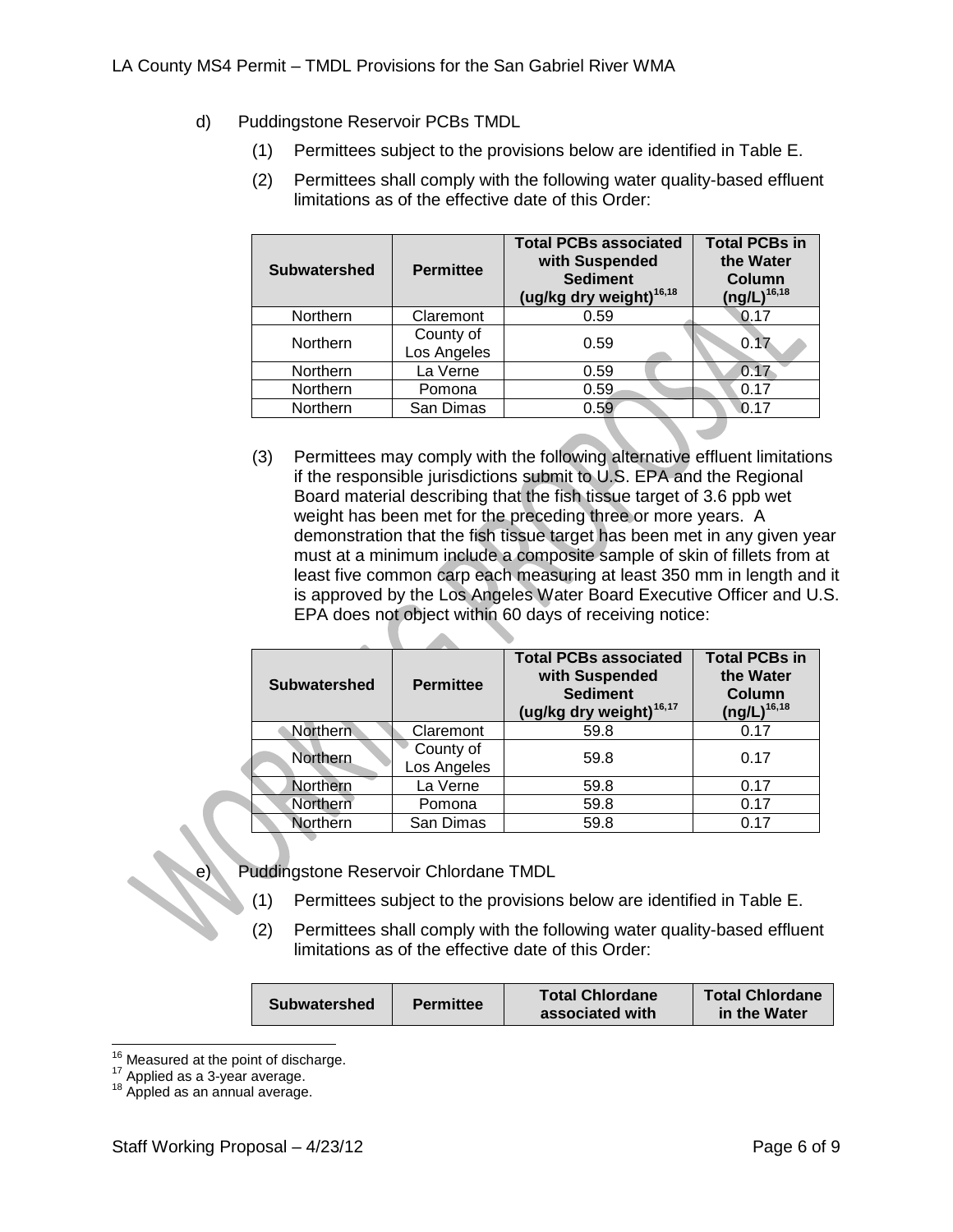|          |                          | <b>Suspended Sediment</b><br>(ug/kg dry weight) <sup>19,20</sup> | Column<br>$(ng/L)^{19,20}$ |
|----------|--------------------------|------------------------------------------------------------------|----------------------------|
| Northern | Claremont                | 0.75                                                             | 0.57                       |
| Northern | County of<br>Los Angeles | 0.75                                                             | 0.57                       |
| Northern | La Verne                 | 0.75                                                             | 0.57                       |
| Northern | Pomona                   | 0.75                                                             | 0.57                       |
| Northern | San Dimas                | 0.75                                                             | 0.57                       |

(3) Permittees may comply with the following alternative effluent limitations if the responsible jurisdictions submit to U.S. EPA and the Regional Board material describing that the fish tissue target of 3.6 ppb wet weight has been met for the preceding three or more years. A demonstration that the fish tissue target has been met in any given year must at a minimum include a composite sample of skin of fillets from at least five common carp each measuring at least 350 mm in length and it is approved by the Los Angeles Water Board Executive Officer and U.S. EPA does not object within 60 days of receiving notice:

| <b>Subwatershed</b> | <b>Permittee</b>         | <b>Total Chlordane</b><br>associated with<br><b>Suspended Sediment</b><br>(ug/kg dry weight) <sup>19,21</sup> | <b>Total Chlordane</b><br>in the Water<br>Column<br>$(ng/L)^{19,20}$ |
|---------------------|--------------------------|---------------------------------------------------------------------------------------------------------------|----------------------------------------------------------------------|
| Northern            | Claremont                | 3.24                                                                                                          | 0.57                                                                 |
| Northern            | County of<br>Los Angeles | 3.24                                                                                                          | 0.57                                                                 |
| Northern            | La Verne                 | 3.24                                                                                                          | 0.57                                                                 |
| Northern            | Pomona                   | 3.24                                                                                                          | 0.57                                                                 |
| Northern            | San Dimas                | 3.24                                                                                                          | 0.57                                                                 |

- f) Puddingstone Reservoir Dieldrin TMDL
	- (1) Permittees subject to the provisions below are identified in Table E.
	- (2) Permittees shall comply with the following water quality-based effluent limitations as of the effective date of this Order:

| <b>Subwatershed</b> | <b>Permittee</b>         | <b>Dieldrin associated</b><br>with Suspended<br><b>Sediment</b><br>(ug/kg dry weight) <sup>19,20</sup> | Dieldrin in the<br><b>Water Column</b><br>$(ng/L)^{19,20}$ |
|---------------------|--------------------------|--------------------------------------------------------------------------------------------------------|------------------------------------------------------------|
| Northern            | Claremont                | 0.22                                                                                                   | 0.14                                                       |
| Northern            | County of<br>Los Angeles | 0.22                                                                                                   | 0.14                                                       |
| Northern            | La Verne                 | 0.22                                                                                                   | 0.14                                                       |
| Northern            | Pomona                   | 0.22                                                                                                   | 0.14                                                       |
| Northern            | San Dimas                | 0.22                                                                                                   | 0.14                                                       |

<span id="page-6-2"></span><span id="page-6-0"></span><sup>&</sup>lt;sup>19</sup> Measured at the point of discharge <sup>20</sup> Applied as an annual average.<br><sup>21</sup> Applied as a 3-year average.

<span id="page-6-1"></span>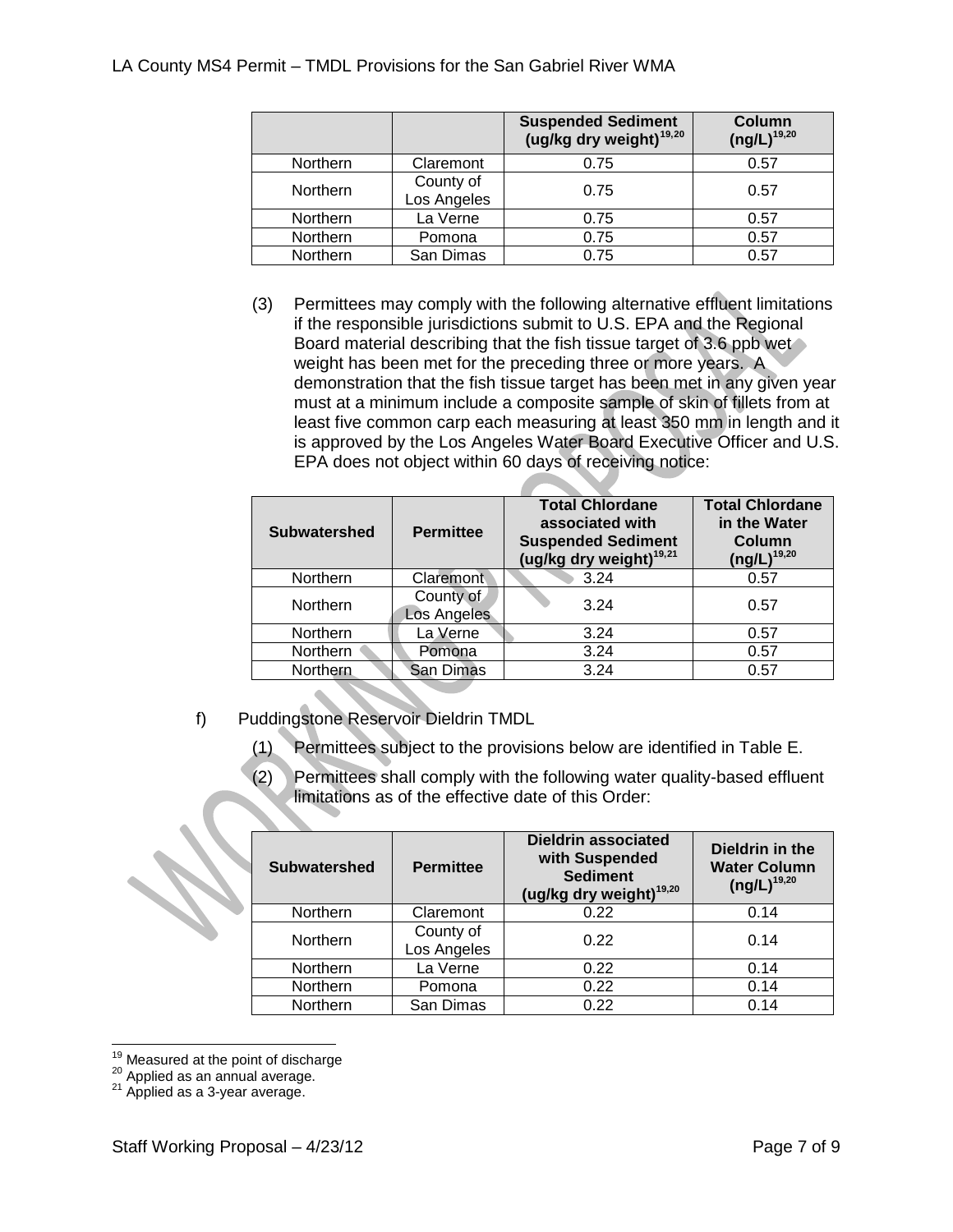(3) Permittees may comply with the following alternative effluent limitations if the responsible jurisdictions submit to U.S. EPA and the Regional Board material describing that the fish tissue target of 3.6 ppb wet weight has been met for the preceding three or more years. A demonstration that the fish tissue target has been met in any given year must at a minimum include a composite sample of skin of fillets from at least five common carp each measuring at least 350 mm in length and it is approved by the Los Angeles Water Board Executive Officer and U.S. EPA does not object within 60 days of receiving notice:

| <b>Subwatershed</b> | <b>Permittee</b>         | <b>Dieldrin associated</b><br>with Suspended<br><b>Sediment</b><br>(ug/kg dry weight) <sup>22,23</sup> | Dieldrin in the<br><b>Water Column</b><br>$(ng/L)^{22,24}$ |
|---------------------|--------------------------|--------------------------------------------------------------------------------------------------------|------------------------------------------------------------|
| Northern            | Claremont                | 1.90                                                                                                   | 0.14                                                       |
| Northern            | County of<br>Los Angeles | 1.90                                                                                                   | 0.14                                                       |
| Northern            | La Verne                 | 1.90                                                                                                   | 0.14                                                       |
| Northern            | Pomona                   | 1.90                                                                                                   | 0.14                                                       |
| Northern            | San Dimas                | 1.90                                                                                                   | 0.14                                                       |

- g) Puddingstone Reservoir DDT TMDL
	- (1) Permittees subject to the provisions below are identified in Table E.
	- (2) Permittees shall comply with the following water quality-based effluent limitations as of the effective date of this Order:

| <b>Subwatershed</b>   | <b>Permittee</b>         | <b>Total DDT associated</b><br>with Suspended<br><b>Sediment</b><br>(ug/kg dry weight) <sup>22,24</sup> | 4-4' DDT in the<br><b>Water Column</b><br>$(ng/L)^{22,24}$ |
|-----------------------|--------------------------|---------------------------------------------------------------------------------------------------------|------------------------------------------------------------|
| Northern <sup>®</sup> | Claremont                | 3.94                                                                                                    | 0.59                                                       |
| Northern              | County of<br>Los Angeles | 3.94                                                                                                    | 0.59                                                       |
| Northern              | La Verne                 | 3.94                                                                                                    | 0.59                                                       |
| Northern              | Pomona                   | 3.94                                                                                                    | 0.59                                                       |
| Northern              | San Dimas                | 3.94                                                                                                    | 0.59                                                       |

(3) Permittees may comply with the following alternative effluent limitations if the responsible jurisdictions submit to U.S. EPA and the Regional Board material describing that the fish tissue target of 3.6 ppb wet weight has been met for the preceding three or more years. A demonstration that the fish tissue target has been met in any given year must at a minimum include a composite sample of skin of fillets from at least five common carp each measuring at least 350 mm in length and it

<span id="page-7-2"></span><span id="page-7-0"></span><sup>&</sup>lt;sup>22</sup> Measured at the point of discharge.<br><sup>23</sup> Applied as a 3-year average.<br><sup>24</sup> Applied as an annual average.

<span id="page-7-1"></span>